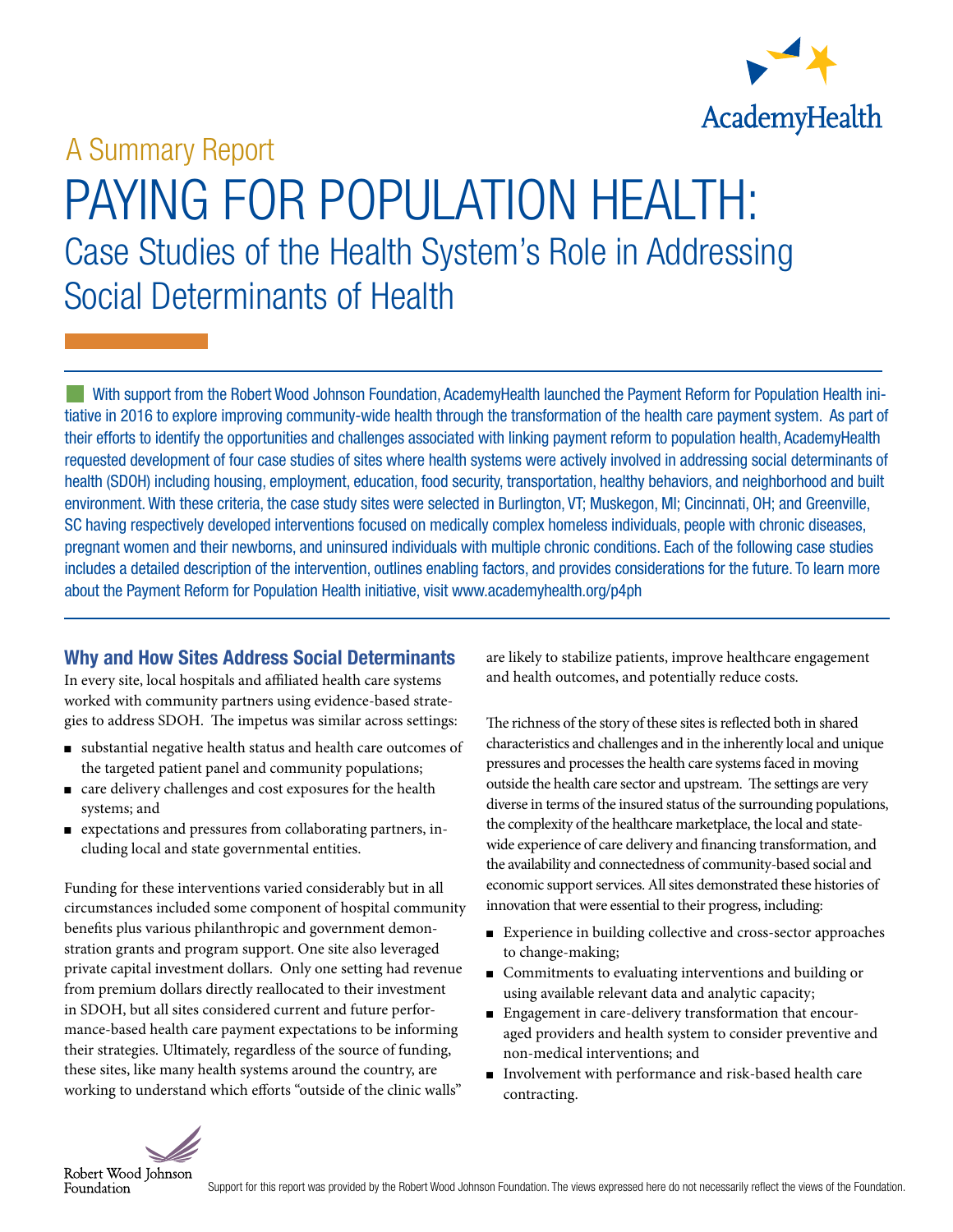#### What Factors Contribute to Innovation?

**Prior investment by government and philanthropy:** Many characteristics of the hospital systems and their collaborators shaped the appetite and capacity for innovation. However, it is particularly worth noting the extent to which all these sites had been the beneficiaries of multiple philanthropic and governmental investments in both community-clinical partnership development and integrated care delivery innovation over the last two decades. The role these kinds of investments play in shaping readiness for addressing social determinants of health may be under-appreciated and worthy of further examination. Sites specifically identified the benefits of cross-sector training and support in collective impact strategies; the value of learning collaboratives and other joint quality improvement processes; and the contributions of shared data development, analysis and utilization approaches. Additionally, previous experience of success in integrated care models prepared both clinical and human service providers to extend trust and confidence to one another in subsequent endeavors.

**Health system dominance:** Three of these sites are the sole or dominant health system in their region. The implications of market share for healthcare industry investment in population health strategies has been noted in other studies<sup>1</sup>. Competitive markets have been seen as limiting the extent to which healthcare organizations experience either the recognition or the patient outcome and cost improvements that could be associated with their upstream funding. Additionally, in a crowded market, these entities don't necessarily experience the same kind of focused pressure from community members and governmental entities that is the reality for health systems that dominate a market in the Muskegon, Burlington, and Greenville sites. Nonetheless, researchers have also noted the potential for some hospitals to seek to differentiate themselves in a crowded market through some of their community investments. The implications of market share are deserving of additional analysis regarding the challenges and opportunities it presents for clinical-community collaborations addressing social determinants of health. For Cincinnati, the only site in this study with multiple health systems in play, the issues of competition are substantial and the efforts to align priorities and investments can be challenging. Yet, the evolution of The Health Collaborative, a Cincinnati health system data management, quality improvement, and analytic entity, into a facilitator of community-wide health planning is presenting new opportunities for the area. Their recent receipt of a Centers

for Medicare and Medicaid Services (CMS) Accountable Health Communities grant is likely to provide an important resource for future cross-system and cross-sector population health work.

**Other multi-site factors:** Many other factors shaped an environment of opportunity for each of the projects these sites pursued. Some are well-reflected in population health literature and are not extensively reviewed here, including strategically located champions in the health system and the mission-driven orientation of their enterprises<sup>2</sup>. Others have been less well-explored or are novel. For instance, in each of these settings, state agencies provided pivotal financing, regulatory, and/ or programmatic incentives. In three of the sites, close alignment between philanthropic and governmental investments were crucial. Three sites had a lead community partner or backbone organization that facilitated cross-sector work. Two settings, Muskegon and Cincinnati, used a well-developed, standardized and nationally recognized intervention strategy, the HUB Pathways care coordination model.

## State Agency SDOH Innovation **Incentives**

Vermont: Aligned cross-sector care management and housing development and subsidy financing including targeted use of excess hospital revenue through Green Mountain Board.

South Carolina: Leveraged hospital participation in HOP program through commitment of ongoing DSH payments and enhanced Medicaid rates financed through discretionary funds.

Michigan & Ohio: Promotion of Pathways HUB models through MI state Center for Medicaid and Medicare Innovation (CMMI) & State Innovation Model (SIM) strategies and through OH state Medicaid low birth weight (LBW) demonstration grant.

Ohio & South Carolina: State certification & Medicaid payment of CHWs.

South Carolina: Long term state investment in University-based Medicaid innovation analytics & technical assistance (TA).

Ohio: State-led primary care delivery & payment transformation effort.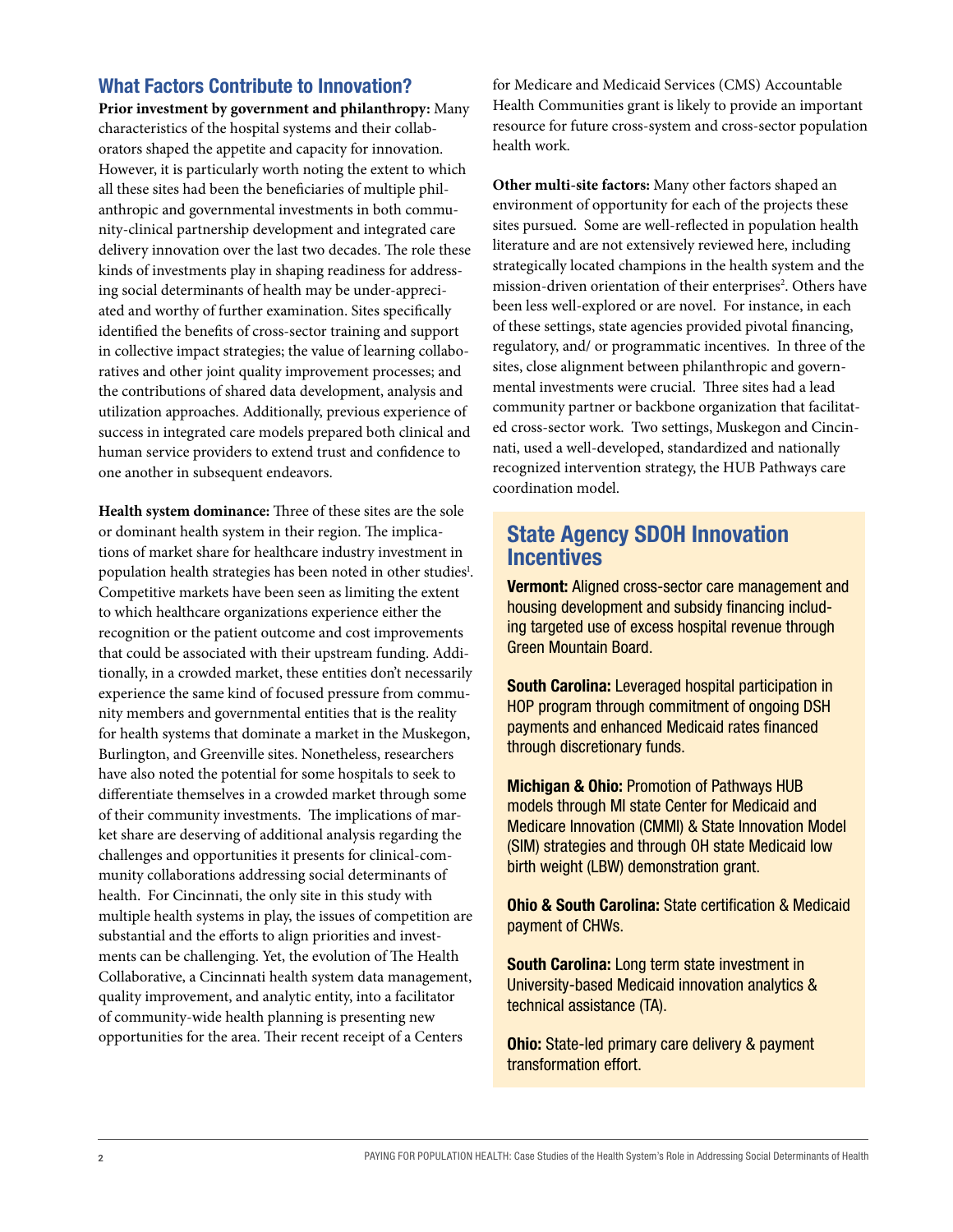**Community-specific factors:** Aligning healthcare financing and delivery interests with meaningful strategies for addressing SDOH is still in early development, especially when the lens for analysis is the relationship of these efforts to performance-based healthcare payments. As a result, singular features of each site's motivations or resources as identified in these case study communities are worth noting. These singular characteristics have both the potential to explain how a strategy was uniquely able to proceed and the ability to highlight arenas that may be able to inform development elsewhere. For instance, the supported housing effort in Burlington relied upon an unusual local resource: the availability of under-utilized or closing vacation motels. Cincinnati's use of Medicaid managed care payments for its Pathways HUB community health workers (CHWs) is unique in the country. The Health Project in Muskegon, now a wholly owned subsidiary of the hospital system, MercyHealth, has nonetheless been able to continue to function effectively in its pre-acquisition role as the facilitator of community-hospital relationships and investments. And Greenville Health System has been able to build an "Accountable Care Organization (ACO) for the uninsured" because of the unique policy and financing role the South Carolina Medicaid program undertook in the absence of Medicaid coverage expansion. While unique, these strategies all reflect creative use of diverse resources and public and private authorities in the service of collective action; many lessons can be learned from understanding these strategies.

#### Lessons Learned

Each of the case studies provides a summary of a discrete effort by local health systems to address SDOH of community members already in care or likely to present to their hospitals or other clinical settings. Although employing different strategies, these sites share an over-arching, clinical goal for their SDOH investments: reducing avoidable acute care use while improving patient engagement with – and positive outcomes from – appropriate and effective preventive care. This study found that, even when incorporating SDOH services, the health system is still focused on patient-level outcomes that are closely connected to clinical care. However, those efforts are a step forward in aligning the interests between health care and social and human services. This insight suggests such interventions are a starting point for future actions that incorporate SDOH services into performance-based payment models. Making that intersection work well was the subject of a number of findings across the sites.

- SDOH screenings are necessary to identify priority needs and populations where interventions are likely to impact health outcomes of interest.
	- What information is collected, who conducts these assessments, and where and how SDOH patient data are stored, shared, and used in care planning are important arenas of work that are still evolving and are sometimes in contention.
- Targeting and adjusting the focus, amount and duration of non-clinical support provided is critical for efficient use of health system-based investments and limited human services capacity. As patient's health goals are realized, projects seek to move them toward reliance on less intensive and more broadly available community supports. An important role of effective community-clinical collaborations is the stabilization of patients who can then successfully engage in available non-medical service systems. For example, the Health Project in Muskegon closely monitors client's progress through their pathways, facilitating transitions as participants improve so that resources for those at greatest need can be maintained. Their evaluation activities include trying to better characterize the optimal tenure in HUB-related non-clinical services. Both healthcare and human service entities noted that supporting successful transitions to less intensive services can be difficult because of the multiple chronic social and economic needs that many patients have and because of the expectations they develop with the experience of broader support.
- n Care delivery processes must be re-organized to successfully incorporate and address SDOH.
	- **Culture Change:** Some settings are working on broadscale culture change and provider training. They also seek to integrate new, and sometimes external, non-medical personnel and processes in clinical workflow. All clinical sites are challenged by the wariness some providers and administrators have about working with community members with the most complex needs. Many have little experience with patients' diverse social, behavioral, and economic circumstances, and they often face difficulties dealing with the Medicaid and discretionary payment structures these individuals rely upon.
	- **Diversity in Care Delivery and Coordination Efforts:** The sites providing care and coordination as well as the clinical and non-clinical personnel involved are increasingly diverse: interventions by community health workers, paramedics, care managers, and social service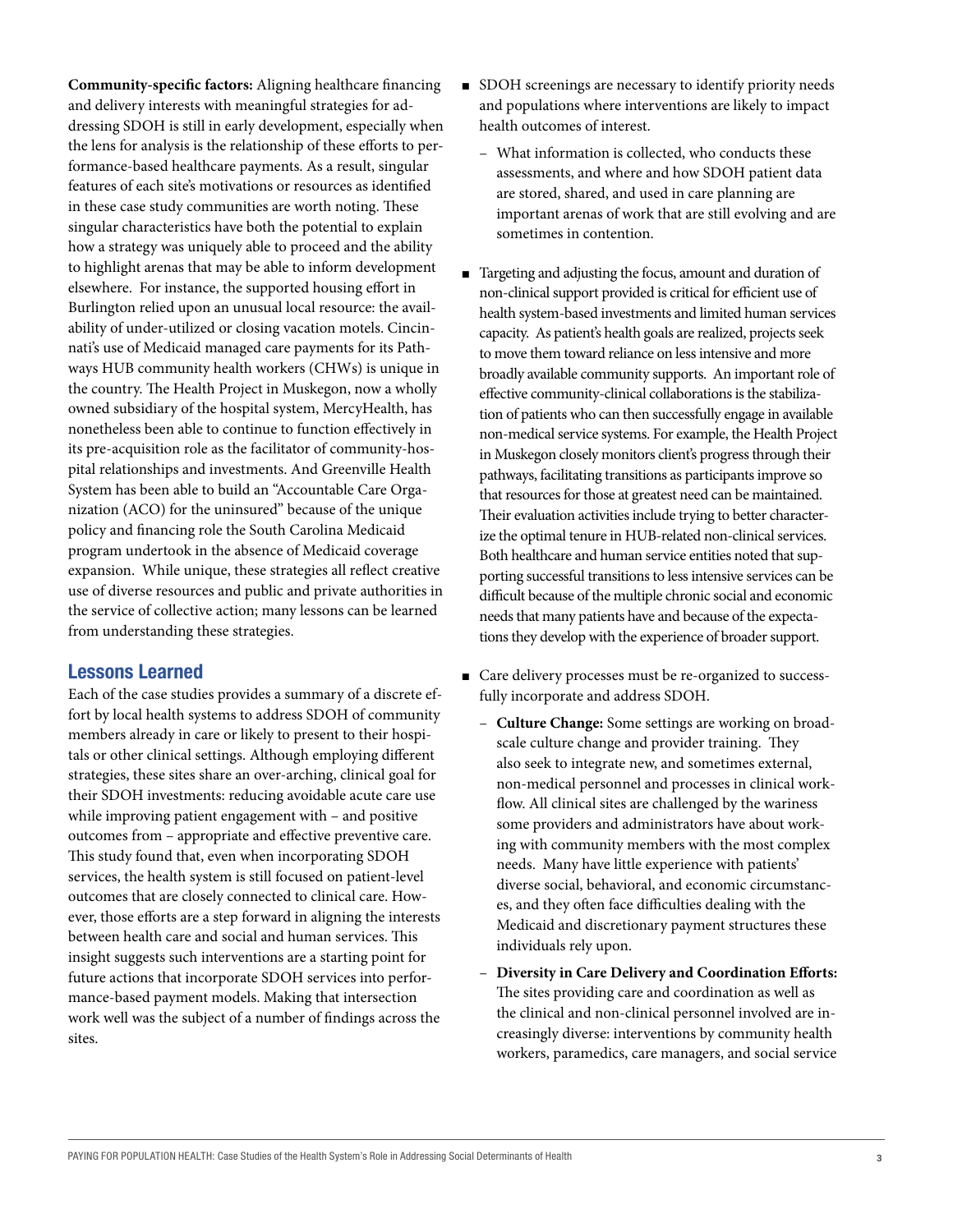providers occur in homes, shelters, welfare offices, churches and other community sites. This diversity of personnel and settings creates opportunities and challenges for clinical-community partners.

- **Varying Expectations/Priorities among Collaborating Partners:** Collaborating partners can have varying expectations when linking non-medical services to clinical care delivery, outcomes, and, potentially, payment. These varying expectations can result in differential strategies, which can facilitate or hinder these intervention efforts. On the one hand, shared expectations can shape important integration efforts like those underway in Muskegon to link the medical and HUB Pathways data connections. On the other hand, conflicting expectations can fuel concerns in the clinical settings about the relative effectiveness of "building" versus "buying" non-medical supports, a question being faced in Greenville and Cincinnati.
- Building adequate cross-institution and cross-sector service delivery, communication and care coordination strategies is crucial and difficult.
	- Each site undertook multiple efforts to align medical and non-medical care. They established diverse client identification, referral and care delivery protocols; created joint client-level care planning and coordination mechanisms; supported clinical-community learning collaboratives and other cross-training; and conducted project-focused review and re-direction. Historical institutional relationships, funding requirements, and the existence of an integrator or backbone organization shape those approaches across all sites. Particular service delivery requirements also can influence how communication and care planning evolve. As Burlington built supportive housing options for medically complex homeless individuals, the housing agency had to align clinical support and care management functions with property management concerns.
	- Health care providers found it difficult to establish referral mechanisms for their patients who, in turn, experienced difficulty finding routes into and through non-medical services. While human service settings seek to create a low threshold for client access, they also need to target their resources. Three sites are working to integrate 211 requests and referrals into their medical systems as one mechanism to appropriately triage non-medical needs.
	- Clinical and community collaborators found it particularly difficult to share time-sensitive information effectively. In Cincinnati, the Health Collaborative

notifies the Health Care Access Now (HCAN) HUB Pathway service of emergency department (ED) visits and admissions that occur with their clients, enabling HCAN CHWs to link to the shared client and facilitate community care alternatives or transitions. This kind of health system-based notification process for critical human service providers is very under-developed nationally.

- $\blacksquare$  Measuring what matters is a major investment and an ongoing challenge in every setting, especially when health care organizations look to identify returns on their investments. The issues are diverse.
	- Aligning discrete grant and governmental funding-related data collection and reporting obligations is burdensome.
	- Multi-sector partners have differential outcomes of interest. For example:
		- Measuring the health-related impacts of non-medical service provision challenges all organizations.
		- Health care organizations often seek near-term changes in utilization, costs, and outcomes that are unlikely to align with the longer-term trajectory of most community-focused interventions focused on SDOH.
	- There are significant barriers to adequately accounting for financial inputs across sectors and appreciating their relative contributions to meaningful healthcare utilization, cost, and health outcome changes.
- Overcoming uncertainty about reliable and sustainable financial resources to address SDOH is critical. That uncertainty burdens the relationships and strategy development of community and clinical partners.
	- Even as they jointly discover interventions that "work" through creative financing, demonstration grants, state initiatives, and community benefits, the search for permanent funding can be elusive, especially as it is tied to insurer payments, value-based or otherwise. This may reflect the still early stages of value and performance based strategies.
	- Some health settings consider components of their community benefit commitments to be part of operating budgets, potentially assuring a more reliable fiscal platform for certain SDOH efforts.
	- All sites have aspirations toward new or improved state Medicaid payments for their upstream efforts, yet their expectations for commercial payer participation is limited.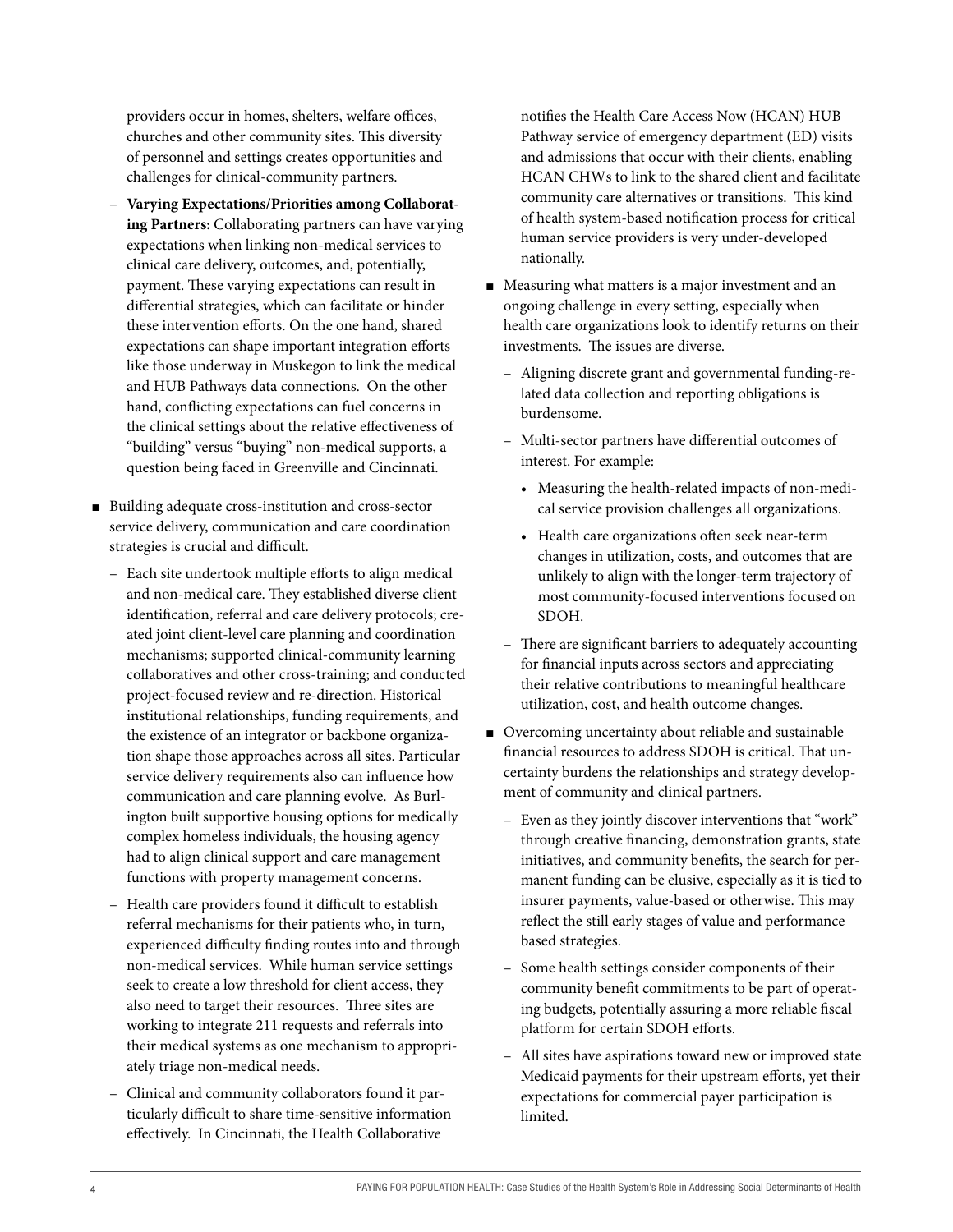# Strategies for Future Development

This study reflects multiple histories and enabling forces that have shaped health system engagement with the social determinants of health of their patient and community populations. Their experiences and their challenges suggest areas that are worthy of further investigation.

- $\blacksquare$  Improve understanding of the role of philanthropic and governmental investments in shaping cross-sector population health strategy development and financing.
	- All of the case study sites have benefited from numerous grant and other financing that built local approaches to collective decision-making and joint action. These kinds of developmental opportunities may be important to creating a collaborative community-clinical platform for successfully addressing social determinants of health.
- Better describe how the experience of clinical care delivery transformation creates an understanding of—and openness to—healthcare system investment in efforts that address SDOH, including those undertaken in collaboration with community partners.
	- The fact that the care delivery transformation process may provide important opportunities for building health care system commitments to intervening in SDOH was an unexpected finding. The application of the Institute for Healthcare Improvement's (IHI) learning community model to community engagement in Cincinnati provides a particular example of extending more typical clinical quality improvement approaches to clinical-community collaboration.
- $\blacksquare$  Continue to improve the analysis of hospital and health system financial commitments to addressing social determinants of health.
	- Most of these healthcare systems made their investments initially using external grants. All invested some community benefits. Some moved project resources into operating budgets. In every case, hospital leadership indicated that the differentiation of the source of their investments is not necessarily the lens that administrators use. They are looking for opportunities that can make a difference, ultimately, in their patients' well-being – and in their bottom line. The quest to better understand hospital and health system decision-making processes regarding upstream investments – and their likely relationship to evolving value-based purchasing - requires ongoing review.
- Further examine the differential effectiveness of consumer SDOH assessment mechanisms that were represented across these sites and are evolving elsewhere.
	- These assessments not only define "pathways" for patient support and problem remediation but also provide information relevant for informing medical care plans, targeting non-medical service interventions, and better developing cost and quality outcome assessments. Combined with patient activation assessments, as in South Carolina, they may also provide meaningful mechanisms for assessing at both the individual and population level.
- Describe the characteristics and effectiveness of evolving community health worker (CHW) structures.
	- From the nationally certified Pathways programs in Muskegon and Cincinnati to the grass-roots PASOs promotores in Greenville, the diversity, location, focus, training, structure and strategy of CHW-related efforts in addressing social determinants of health continues to expand. These characteristics are likely to be associated with differential utility and impact and are important to better appreciate as systems seek to incorporate CHW capacity within payment mechanisms.
- $\blacksquare$  Better characterize meaningful health outcomes and mechanisms for assessing the total cost of interventions that address SDOH.
	- Health systems continue to experiment with diverse upstream strategies that hold the promise of improving patient and community health outcomes. They, and their community partners, struggle to identify health outcomes that can be reasonably associated with specific non-medical interventions and can provide a basis for collaborative efforts and mutual accountability; this challenge becomes greater as investments move further upstream. Scaling and replicating promising strategies requires being able to efficiently and accurately characterize the total cost of SDOH efforts, especially when they cross sectors and rely upon multiple revenue streams.
- Characterize the implications of hospital market dominance in shaping opportunities for hospitals and community partners in building population health strategies.
	- Hospital markets clearly mattered in the investment calculus of the healthcare settings in this report. The implications for health system engagement in population health efforts – and for the strategies of their community partners – have been discussed elsewhere and continue to be deserving of further exploration.
- Create a compendium of state government-based strategies that are catalyzing community-clinical responses to population health and the underlying social determinants.
	- All of the sites in this study had state actors that contributed substantially to shaping the environment for population health investments. South Carolina represents a potentially useful model for other states with considerable un-insurance and limited or no Medicaid expansion.